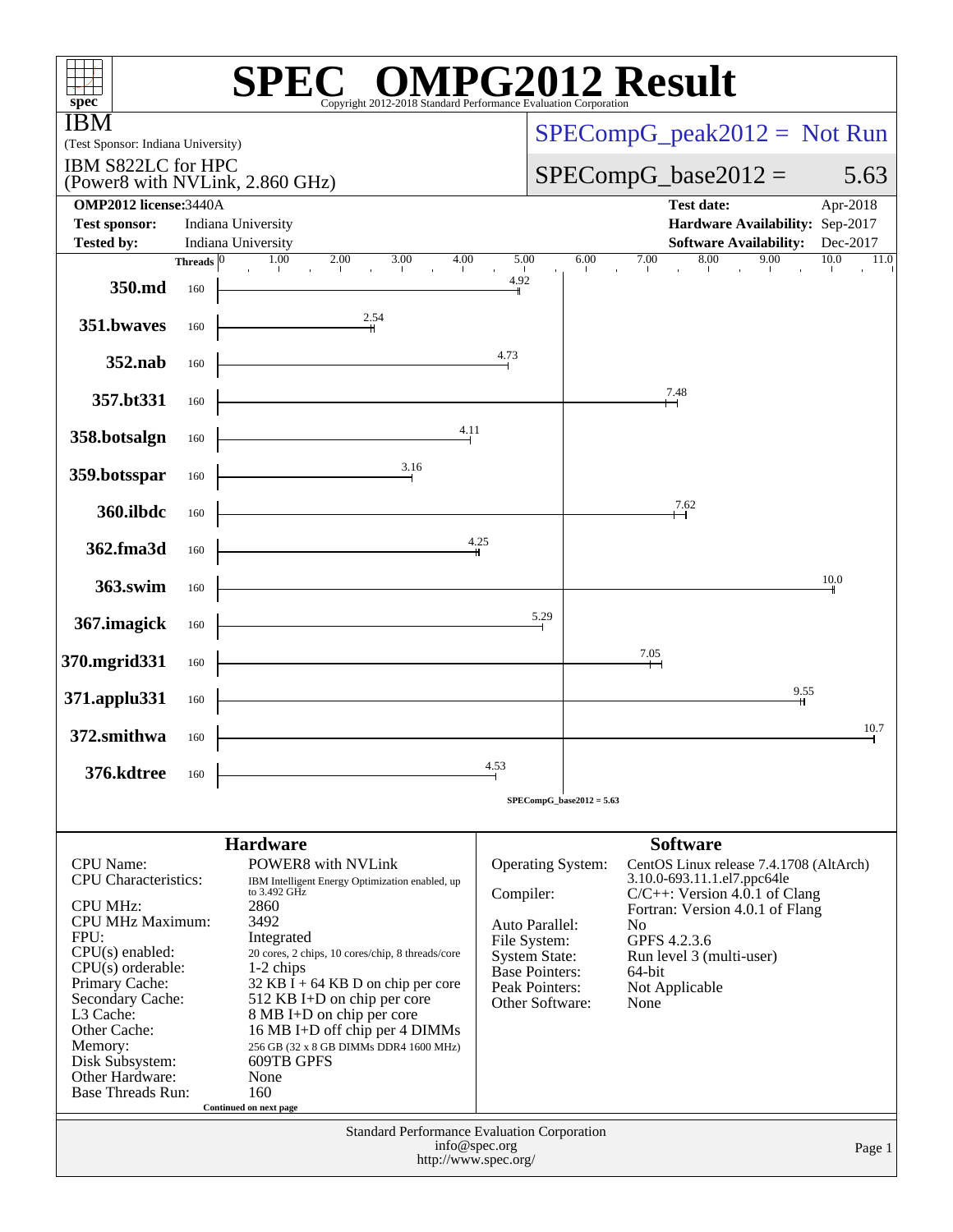| <b>IBM</b><br>(Test Sponsor: Indiana University)                                                                                                                                                                                                                                                                                                                                                    |                                                                                      |                  |      |                                    |      |                                             |               |                                       | $SPECompG_peak2012 = Not Run$ |              |                                                                                                          |              |                |              |  |
|-----------------------------------------------------------------------------------------------------------------------------------------------------------------------------------------------------------------------------------------------------------------------------------------------------------------------------------------------------------------------------------------------------|--------------------------------------------------------------------------------------|------------------|------|------------------------------------|------|---------------------------------------------|---------------|---------------------------------------|-------------------------------|--------------|----------------------------------------------------------------------------------------------------------|--------------|----------------|--------------|--|
| IBM S822LC for HPC<br>(Power8 with NVLink, 2.860 GHz)                                                                                                                                                                                                                                                                                                                                               |                                                                                      |                  |      |                                    |      |                                             |               |                                       |                               |              | $SPECompG_base2012 =$                                                                                    |              |                | 5.63         |  |
| <b>OMP2012 license: 3440A</b><br><b>Test date:</b><br>Apr-2018<br><b>Test sponsor:</b><br>Indiana University<br>Hardware Availability: Sep-2017<br>Indiana University<br><b>Software Availability:</b><br>Dec-2017<br><b>Tested by:</b>                                                                                                                                                             |                                                                                      |                  |      |                                    |      |                                             |               |                                       |                               |              |                                                                                                          |              |                |              |  |
| Minimum Peak Threads:<br><b>Maximum Peak Threads:</b>                                                                                                                                                                                                                                                                                                                                               |                                                                                      |                  |      |                                    |      |                                             |               |                                       |                               |              |                                                                                                          |              |                |              |  |
|                                                                                                                                                                                                                                                                                                                                                                                                     |                                                                                      |                  |      |                                    |      | <b>Results Table</b>                        |               |                                       |                               |              |                                                                                                          |              |                |              |  |
|                                                                                                                                                                                                                                                                                                                                                                                                     | <b>Base</b><br>Threads Seconds<br>Ratio<br><b>Seconds</b><br>Ratio<br><b>Seconds</b> |                  |      |                                    |      |                                             | Ratio         | <b>Peak</b><br><b>Threads Seconds</b> |                               |              |                                                                                                          |              |                |              |  |
| <b>Benchmark</b><br>350.md                                                                                                                                                                                                                                                                                                                                                                          | 160                                                                                  | 946              | 4.90 | 941                                | 4.92 | 941                                         | 4.92          |                                       |                               | <b>Ratio</b> | <b>Seconds</b>                                                                                           | <b>Ratio</b> | <b>Seconds</b> | <b>Ratio</b> |  |
| 351.bwayes                                                                                                                                                                                                                                                                                                                                                                                          | 160                                                                                  | 1775             | 2.55 | 1782                               | 2.54 | 1818                                        | 2.49          |                                       |                               |              |                                                                                                          |              |                |              |  |
| $352$ .nab                                                                                                                                                                                                                                                                                                                                                                                          | 160                                                                                  | 823              | 4.73 | 822                                | 4.73 | 823                                         | 4.72          |                                       |                               |              |                                                                                                          |              |                |              |  |
| 357.bt331                                                                                                                                                                                                                                                                                                                                                                                           | 160                                                                                  | 650              | 7.30 | 633                                | 7.48 | 633                                         | 7.49          |                                       |                               |              |                                                                                                          |              |                |              |  |
| 358.botsalgn                                                                                                                                                                                                                                                                                                                                                                                        | 160                                                                                  | 1058             | 4.11 | 1059                               | 4.11 | 1059                                        | 4.11          |                                       |                               |              |                                                                                                          |              |                |              |  |
| 359.botsspar                                                                                                                                                                                                                                                                                                                                                                                        | 160                                                                                  | 1659             | 3.16 | 1662                               | 3.16 | 1659                                        | 3.17          |                                       |                               |              |                                                                                                          |              |                |              |  |
| 360.ilbdc                                                                                                                                                                                                                                                                                                                                                                                           | 160                                                                                  | 467              | 7.62 | 479                                | 7.44 | 466                                         | 7.63          |                                       |                               |              |                                                                                                          |              |                |              |  |
| 362.fma3d                                                                                                                                                                                                                                                                                                                                                                                           | 160                                                                                  | 904              | 4.20 | 891                                | 4.26 | 894                                         | 4.25          |                                       |                               |              |                                                                                                          |              |                |              |  |
| 363.swim                                                                                                                                                                                                                                                                                                                                                                                            | 160                                                                                  | 452              | 10.0 | 451                                | 10.0 | 452                                         | 10.0          |                                       |                               |              |                                                                                                          |              |                |              |  |
| 367. imagick                                                                                                                                                                                                                                                                                                                                                                                        | 160                                                                                  | 1328             | 5.29 | 1329                               | 5.29 | 1330                                        | 5.29          |                                       |                               |              |                                                                                                          |              |                |              |  |
| 370.mgrid331                                                                                                                                                                                                                                                                                                                                                                                        | 160                                                                                  | 611              | 7.23 | 627                                | 7.05 | 627                                         | 7.05          |                                       |                               |              |                                                                                                          |              |                |              |  |
| 371.applu331                                                                                                                                                                                                                                                                                                                                                                                        | 160                                                                                  | 634              | 9.56 | 634                                | 9.55 | 638                                         | 9.50          |                                       |                               |              |                                                                                                          |              |                |              |  |
| 372.smithwa                                                                                                                                                                                                                                                                                                                                                                                         | 160                                                                                  | 501              | 10.7 | 501                                | 10.7 | 501                                         | 10.7          |                                       |                               |              |                                                                                                          |              |                |              |  |
| 376.kdtree                                                                                                                                                                                                                                                                                                                                                                                          | 160                                                                                  | 993              | 4.53 | 993                                | 4.53 | 993                                         | 4.53          |                                       |                               |              |                                                                                                          |              |                |              |  |
|                                                                                                                                                                                                                                                                                                                                                                                                     |                                                                                      |                  |      |                                    |      |                                             |               |                                       |                               |              | Results appear in the order in which they were run. Bold underlined text indicates a median measurement. |              |                |              |  |
| <b>Platform Notes</b><br>Sysinfo program /gpfs/homeb/padc/padc021/spec/omp2012-1.1-run/Docs/sysinfo<br>Revision 563 of 2016-06-10 (097295389cf6073d8c3b03fa376740a5)<br>running on juronc13.juron.dns.zone Mon Apr 23 17:18:49 2018<br>This section contains SUT (System Under Test) info as seen by<br>some common utilities. To remove or add to this section, see:                               |                                                                                      |                  |      |                                    |      |                                             |               |                                       |                               |              |                                                                                                          |              |                |              |  |
| http://www.spec.org/omp2012/Docs/config.html#sysinfo<br>From /proc/cpuinfo<br>clock: 4023.000000MHz<br>machine: PowerNV 8335-GTB<br>$model: 8335-GTB$<br>platform: PowerNV<br>revision : 1.0 (pvr 004c 0100)<br>cpu: POWER8NVL (raw), altivec supported<br>$^\star$<br>0 "physical id" tags found. Perhaps this is an older system,<br>*<br>or a virtualized system. Not attempting to guess how to |                                                                                      |                  |      |                                    |      |                                             |               |                                       |                               |              |                                                                                                          |              |                |              |  |
| $\ast$<br>*<br>$\star$                                                                                                                                                                                                                                                                                                                                                                              |                                                                                      | 160 "processors" |      | count chips/cores for this system. |      | Continued on next page                      |               |                                       |                               |              | cores, siblings (Caution: counting these is hw and system dependent.                                     |              | The            |              |  |
|                                                                                                                                                                                                                                                                                                                                                                                                     |                                                                                      |                  |      |                                    |      | Standard Performance Evaluation Corporation | info@spec.org |                                       |                               |              |                                                                                                          |              |                | Page 2       |  |

<http://www.spec.org/>

#### Page 2

**[SPEC OMPG2012 Result](http://www.spec.org/auto/omp2012/Docs/result-fields.html#SPECOMPG2012Result)** 

spec<sup>®</sup>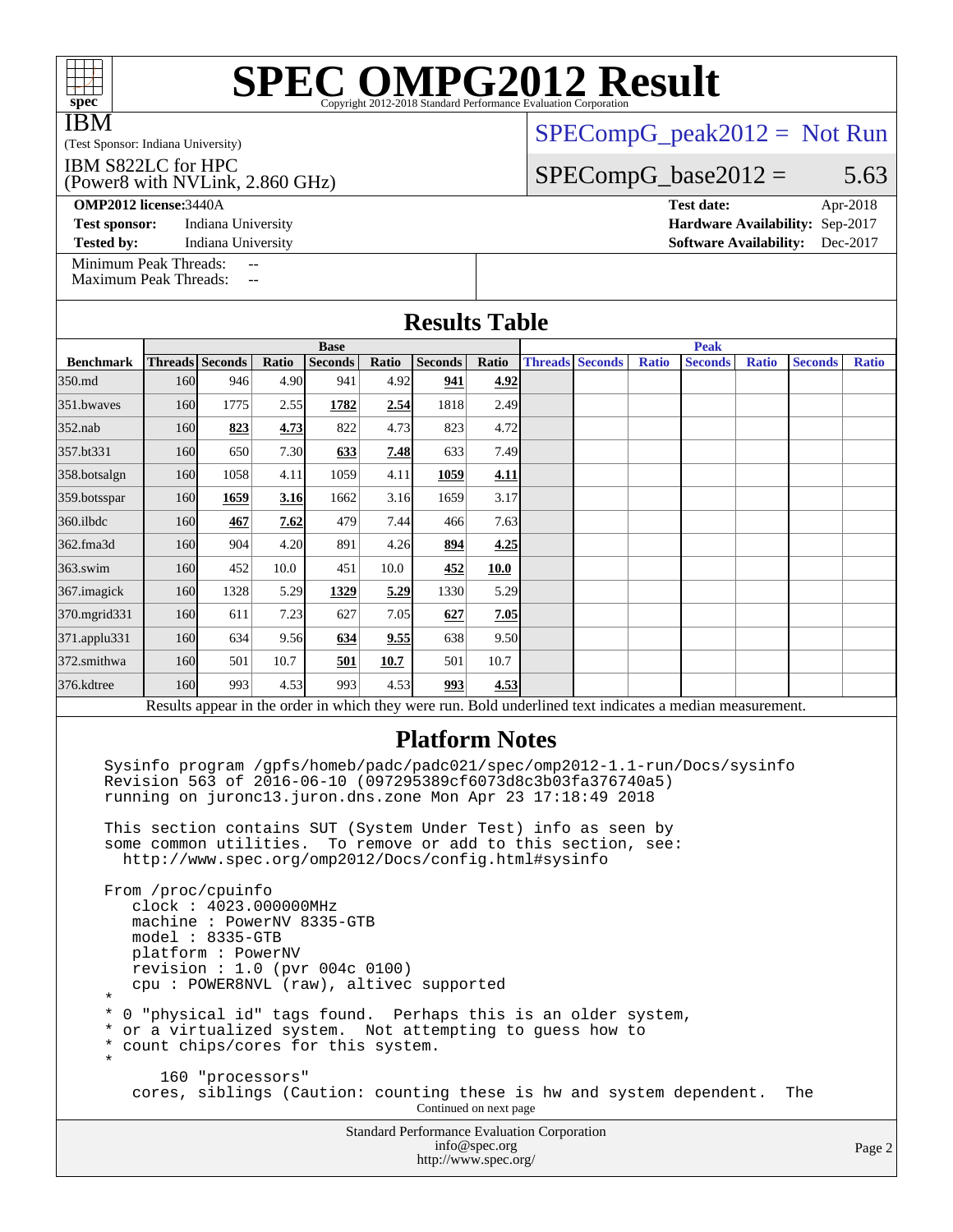

IBM

# **[SPEC OMPG2012 Result](http://www.spec.org/auto/omp2012/Docs/result-fields.html#SPECOMPG2012Result)**

(Test Sponsor: Indiana University)

 $SPECompG_peak2012 = Not Run$  $SPECompG_peak2012 = Not Run$ 

IBM S822LC for HPC

 $SPECompG_base2012 = 5.63$  $SPECompG_base2012 = 5.63$ 

**[Test sponsor:](http://www.spec.org/auto/omp2012/Docs/result-fields.html#Testsponsor)** Indiana University **[Hardware Availability:](http://www.spec.org/auto/omp2012/Docs/result-fields.html#HardwareAvailability)** Sep-2017 **[Tested by:](http://www.spec.org/auto/omp2012/Docs/result-fields.html#Testedby)** Indiana University **[Software Availability:](http://www.spec.org/auto/omp2012/Docs/result-fields.html#SoftwareAvailability)** Dec-2017

(Power8 with NVLink, 2.860 GHz)

**[OMP2012 license:](http://www.spec.org/auto/omp2012/Docs/result-fields.html#OMP2012license)**3440A **[Test date:](http://www.spec.org/auto/omp2012/Docs/result-fields.html#Testdate)** Apr-2018

#### **[Platform Notes \(Continued\)](http://www.spec.org/auto/omp2012/Docs/result-fields.html#PlatformNotes)**

 following excerpts from /proc/cpuinfo might not be reliable. Use with caution.)

From /proc/meminfo<br>MemTotal: 267801664 kB HugePages\_Total: 0 Hugepagesize: 16384 kB

 From /etc/\*release\* /etc/\*version\* centos-release: CentOS Linux release 7.4.1708 (AltArch) centos-release-upstream: Derived from Red Hat Enterprise Linux 7.4 (Source) os-release: NAME="CentOS Linux" VERSION="7 (AltArch)" ID="centos" ID\_LIKE="rhel fedora" VERSION\_ID="7" PRETTY\_NAME="CentOS Linux 7 (AltArch)" ANSI\_COLOR="0;31" CPE\_NAME="cpe:/o:centos:centos:7" redhat-release: CentOS Linux release 7.4.1708 (AltArch) system-release: CentOS Linux release 7.4.1708 (AltArch) system-release-cpe: cpe:/o:centos:centos:7 uname -a: Linux juronc13.juron.dns.zone 3.10.0-693.11.1.el7.ppc64le #1 SMP Mon Dec 4 15:48:14 GMT 2017 ppc64le ppc64le ppc64le GNU/Linux run-level 3 Apr 10 19:42 SPEC is set to: /gpfs/homeb/padc/padc021/spec/omp2012-1.1-run Type Size Used Avail Use% Mounted on

homeb gpfs 609T 498T 111T 82% /gpfs/homeb

(End of data from sysinfo program)

#### **[General Notes](http://www.spec.org/auto/omp2012/Docs/result-fields.html#GeneralNotes)**

Environment Variables: OMP\_STACKSIZE=1G ulimit -s unlimited

## **[Base Compiler Invocation](http://www.spec.org/auto/omp2012/Docs/result-fields.html#BaseCompilerInvocation)**

[C benchmarks](http://www.spec.org/auto/omp2012/Docs/result-fields.html#Cbenchmarks): [clang](http://www.spec.org/omp2012/results/res2018q2/omp2012-20180605-00143.flags.html#user_CCbase_clang_2c5517db7bc397f9b14ae357a7ce54ff)

Continued on next page

Standard Performance Evaluation Corporation [info@spec.org](mailto:info@spec.org) <http://www.spec.org/>

Page 3